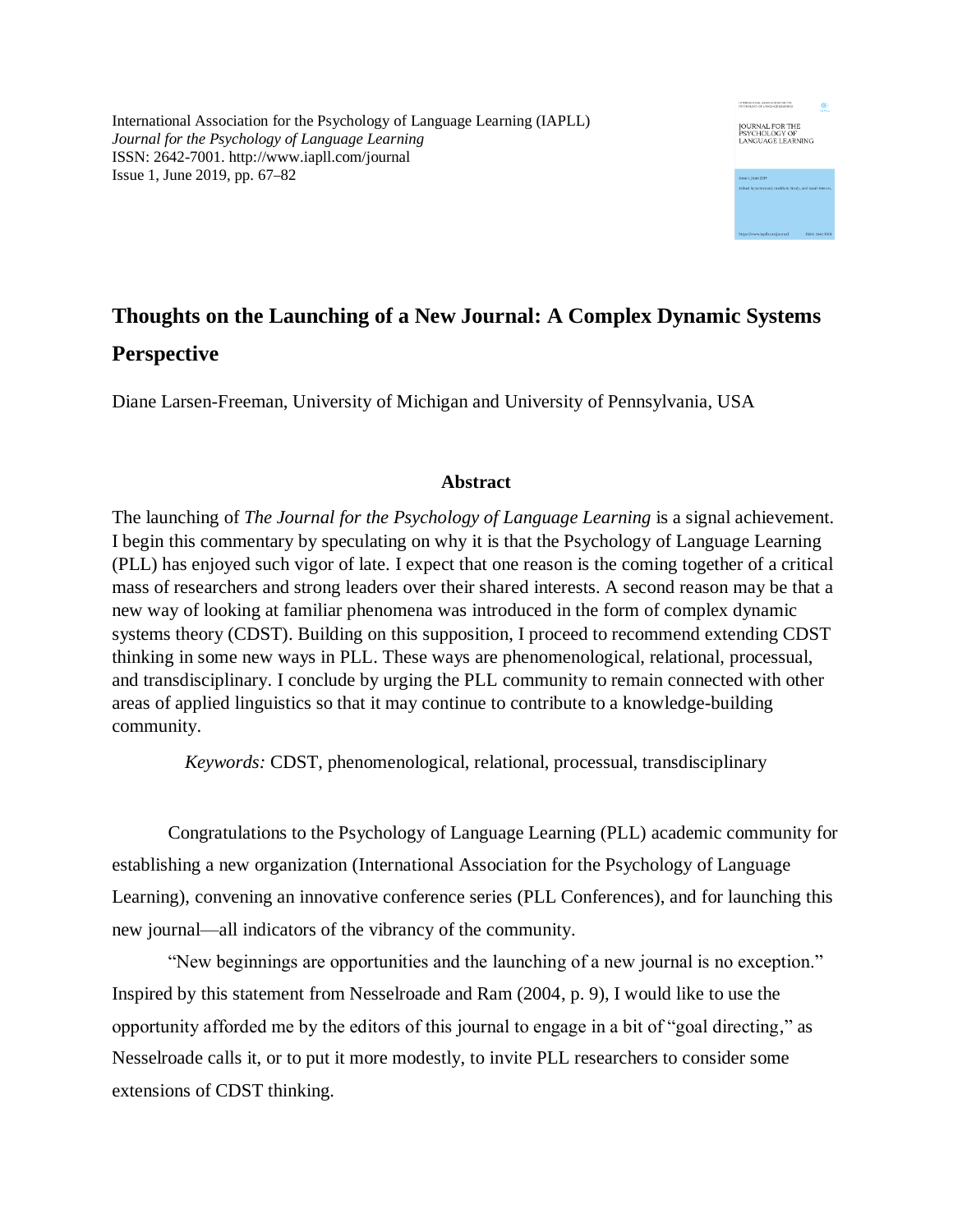This bold aim stems in part from my interest in understanding the source of PLL's relatively new vitality and my hope that it will be sustained. After all, robust research programs on motivation, anxiety, learning strategies, willingness to communicate, etc. have existed for some time. Indeed, individual difference (ID) research has been undertaken since the beginning of the SLA field, inspired, if only indirectly, by the differential success question posed by Hatch (1974). One is left wondering, then, why PLL has garnered such recent attention, as evidenced, for example, by the proliferation of research reports, including most recently the proceedings from PLL 3 (Mynard & Brady, 2019). I believe that there are two reasons for its vigor.

First, it seems to me that it takes 'a critical mass' of researchers, with a similar orientation and some strong leaders to generate such enthusiasm. I witnessed this happen with the social challenge to the cognitivist understanding of second language development  $(SLD<sup>1</sup>)$  at the end of the last century. Social views of SLD were not previously unknown. Indeed, Vygotskyan sociocultural theory and Labovian-inspired sociolinguistic views of SLA had been around for decades, and Conversation Analysis researchers had been active in second language research since the 1970s. Nonetheless, it was a pivotal moment at the end of the 1990s, when a 'critical mass' of socially-oriented researchers gathered together at AILA 1994 to introduce a major new perspective, one that challenged the prevailing cognitive "mainstream" position.

The second reason for the transformation from a more cognitive understanding of SLD to a more socially embedded one is that the challengers presented not simply a broader way of construing the SLD process, but a new ontology (Larsen-Freeman, 2007). For instance, Firth and Wagner (1997, p. 286) challenged foundational concepts in SLA, principally the idea of the *nonnative speaker*, the *learner,* and *interlanguage.* In the same way, I believe it was the embrace of complex dynamic systems theory (CDST) by certain PLL researchers that helped spur PLL to become the vibrant community that it is today. <sup>2</sup> CDST provided a new way of thinking about individual differences (Dörnyei, MacIntyre, & Henry, 2015; Larsen-Freeman, 2015). No longer static and independent variables, individual differences were seen to be emergent, dynamic and interconnected (de Bot, Lowie, & Verspoor, 2007; Larsen-Freeman & Cameron, 2008).

 $\overline{\phantom{0}}$ 

<sup>1</sup> A term that I prefer to second language acquisition because a teleological understanding does not tell the story of the process.

<sup>2</sup> For the latest, see the symposium at PLL3, entitled "Simply researching complexity in language learning and teaching" with Sampson, Pinner, Falout, & Yashima, in Mynard & Brady, 2019) and Castro (2019).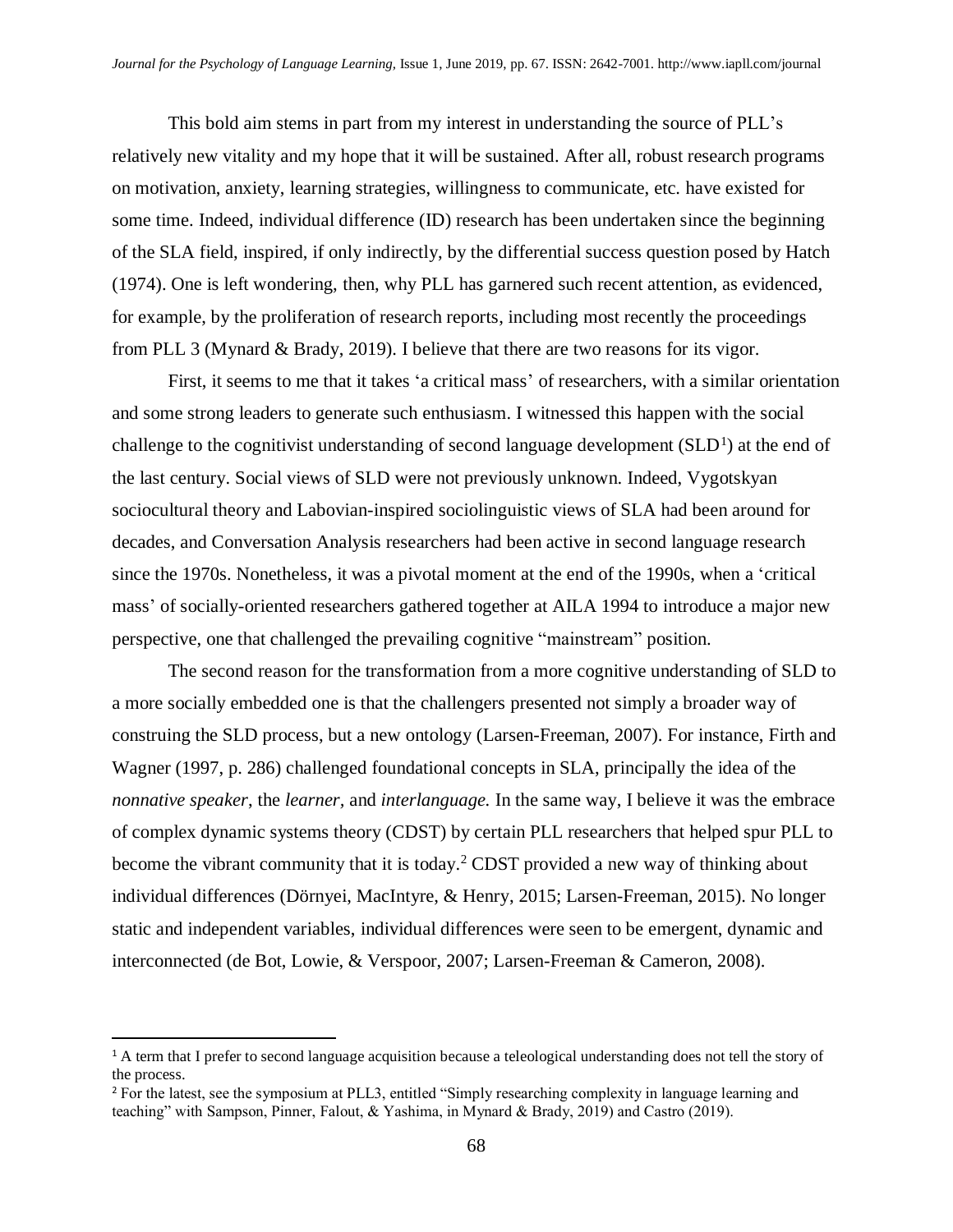I realize that many in the PLL community are well-acquainted with tenets of CDST and their application to ID's (see, for example, the recognition of the convergence between Positive Psychology and CDST by Li, Dewaele, & Jiang, 2019), so I do not wish to review them here. Instead, I will use this opportunity to introduce some extensions of CDST-inspired ideas. By no means do I intend for the link between PLL and CDST to be an exclusive undertaking or to silence other perspectives. In fact, to be true to CDST, a *both…and* perspective is much more in accord (Larsen-Freeman, 2017). Or perhaps a *many…and*. Deleuze (1994) reminds us that scholarship doesn't advance because we wholly reject what has come before. Instead, he advises, scholars should adopt attitudes of "and, and, and." Nevertheless, I think that such a link to CDST would contribute to the current momentum enjoyed by the PLL community.

Candidly speaking, there is another reason for my recommendation. The rise of an academic community is accompanied by a responsibility. In my opinion, PLL must not retreat unto itself by holding its own conferences, with members only publishing in its own journal, thereby becoming isolated from academics with other interests. This would be a most unfortunate turn of events in my opinion. It seems to me that retaining a connection to other areas of applied linguistics would be facilitated by sharing a discourse, for after all, CDST has been taken up by many applied linguists (Larsen-Freeman, 2017). I will revisit this position later.

For now, let me highlight several CDST developments that I believe PLL researchers should consider in order to maintain the connectedness and continue to contribute to a knowledge-building community. They are phenomenological, relational, processural, and transdisciplinary.

#### **Individual**→**Person-oriented**→**Phenomenological**

Many scholars, at least implicitly, have taken the stance that SLA should be the study of individuals. 3 I will cite Tomlin (1990, p. 157) for doing so forthrightly:

l

<sup>&</sup>lt;sup>3</sup> It important to acknowledge by encouraging the study of individual learners, I by no means want to discredit the characterization of the learner as a social being. Indeed, it can be said that an individual's "becoming" is in interaction with others. Nonetheless, it is also possible for the individual to get lost when we consider the social. As Duff and Doherty (2015) have noted, there can be a tendency to overemphasize the social determination of language learning behavior.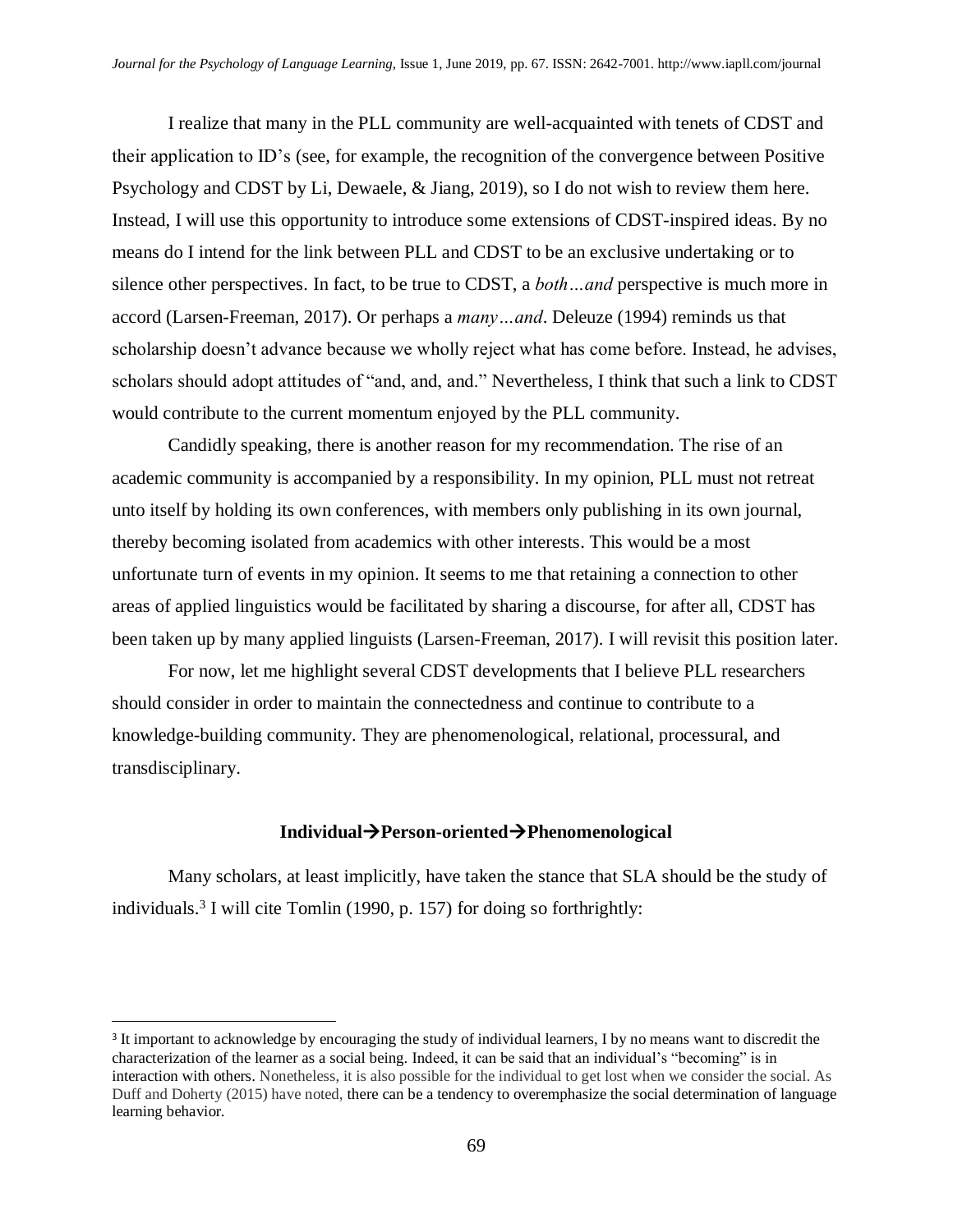*SLA is a problem of individuals.* A proper account of SLA must be an account of how individuals learn second languages. Second language acquisition is a phenomenon of the individual—not of a collective—even though acquisition cannot occur outside a social context.

In point of fact, the field of second language development can be traced back to the study of individuals: the pioneering diary accounts by Ronjat (1913) of his son Louis and Leopold of his daughter Hildegard (1949). In fact, many of the early investigations of SLD were case studies (see, e.g., Hatch, 1978). Beyond these early examples, it is certainly true that studies of individuals have been influential beyond what their *n* of 1 would appear to warrant because they have acted as "correctives" to well-accepted claims about SLD. For instance, Ioup, Boustagui, Tigi, and Moselle's (1994) Julie was an adult native speaker of British English, living in Cairo, who was said to speak Egyptian Arabic in a way virtually indistinguishable from native speakers of Arabic; thus, Julie's Arabic-speaking ability can be adduced as counter-evidence to the critical period hypothesis.<sup>4</sup>

So it is not the case that individuals have been ignored in SLA research. However, ironically, while the research on individual differences (IDs) would seem to be a place where the individual is in focus, this is not so. For all its considerable value, ID research usually examines groups of learners purported to share (or not) some variable. In such research, the individual is not central.<sup>5</sup> By categorizing individuals, we lose sight of what makes them unique. Indeed, bound by the ergodic theorems (Molenaar & Campbell, 2009), it is understood that no individual conforms to the mean of any group. "The one thing that is known for certain is that the average is not good enough if the goal is to understand individuals: We must explain patterns of individual variability" (Verspoor, Lowie, & van Dijk, 2008, p. 152).

In order to understand the SLD of individuals, researchers have typically relied on qualitative approaches, e.g., diary studies, ethnography, narrative inquiry (e.g., Benson, 2014) and more recently autoethnography (Choi, 2017). However, quantitative and mixed methods (see, e.g., Pfenninger & Singleton, 2016) can also be useful in this regard (Hiver & Al-Hoorie,

l

<sup>4</sup> For other examples of case studies that have acted as correctives, see Larsen-Freeman (2019).

 $<sup>5</sup>$  It goes without saying that there may be a legitimate reason to conduct sample-based research in order to make</sup> statistical generalizations about groups. This is the case with language policy makers, for instance (van Geert & Steenbeek, 2014).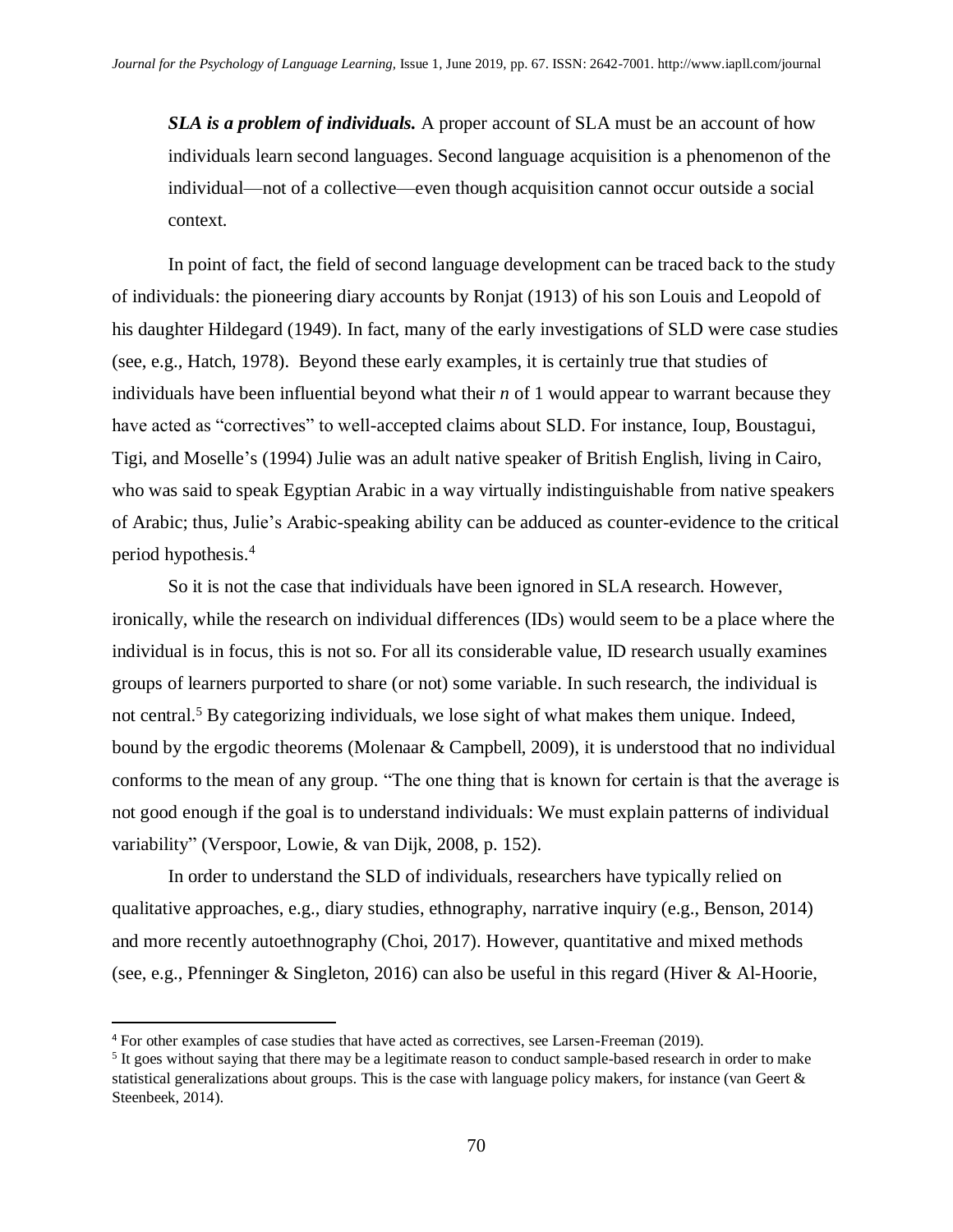2016; forthcoming). And, what is noteworthy these days is the new degree of interest shown the individual, perhaps ironically through the use of "big data." Indeed, a science centered on individual variability has contributed an important perspective in many fields, including cell biology, cancer, neuroscience, and psychology.<sup>6</sup> For instance, every day one reads about some new personalized treatment, such as immunotherapy, which trains cancer patients' own T cells to attack the malignant ones. "The main goal of this kind of therapy is that patients are treated as individuals instead of as 'members of a population'" writes psychologist von Eye (2010, p. 277).

Along the same lines, a recent article in the *New York Times* ('The AI Diet' March 3, 2019) by cardiologist Eric Topol proclaimed that we know very little about the science of nutrition, but clearly, there is no one diet optimal for all, which is why so many diets fail. A universal diet denies the remarkable heterogeneity of human metabolism, microbiome, and environment, among other factors. Topol concludes that a good diet has to be individualized, and one way of doing so is to rely on AI to "crunch billions of pieces of data about each person."

Obviously, applied linguists are not in a position to make use of big data to tailor instruction, given the nascence of PLL findings, and perhaps they never will be; nevertheless, psychologist Reitzle (2013) declares that it is time to bring the individual back into developmental research. Reitzle claims that the well-known tribulations of modern day psychological research can be overcome by starting with a more appropriate idiographic perspective.

Of course, as I have suggested with my "*both…and*" statement, there is a place in SLD for both idiographic and nomothetic research. Still, I think it behooves us to make a further distinction in psychology between "idiographic" and "person."

[These days] person-oriented research [in psychology] is being discussed in two forms. One is labeled idiographic psychology…the other person-oriented psychology…The fundamental tenet of both approaches states that premature aggregation of data can result in conclusions that fail to do justice to the variability in populations.

(von Eye & Spiel, 2010, p. 151)

l

<sup>6</sup> Of course, big data can also pose a threat to privacy, security, and dignity (Raymond, 2019).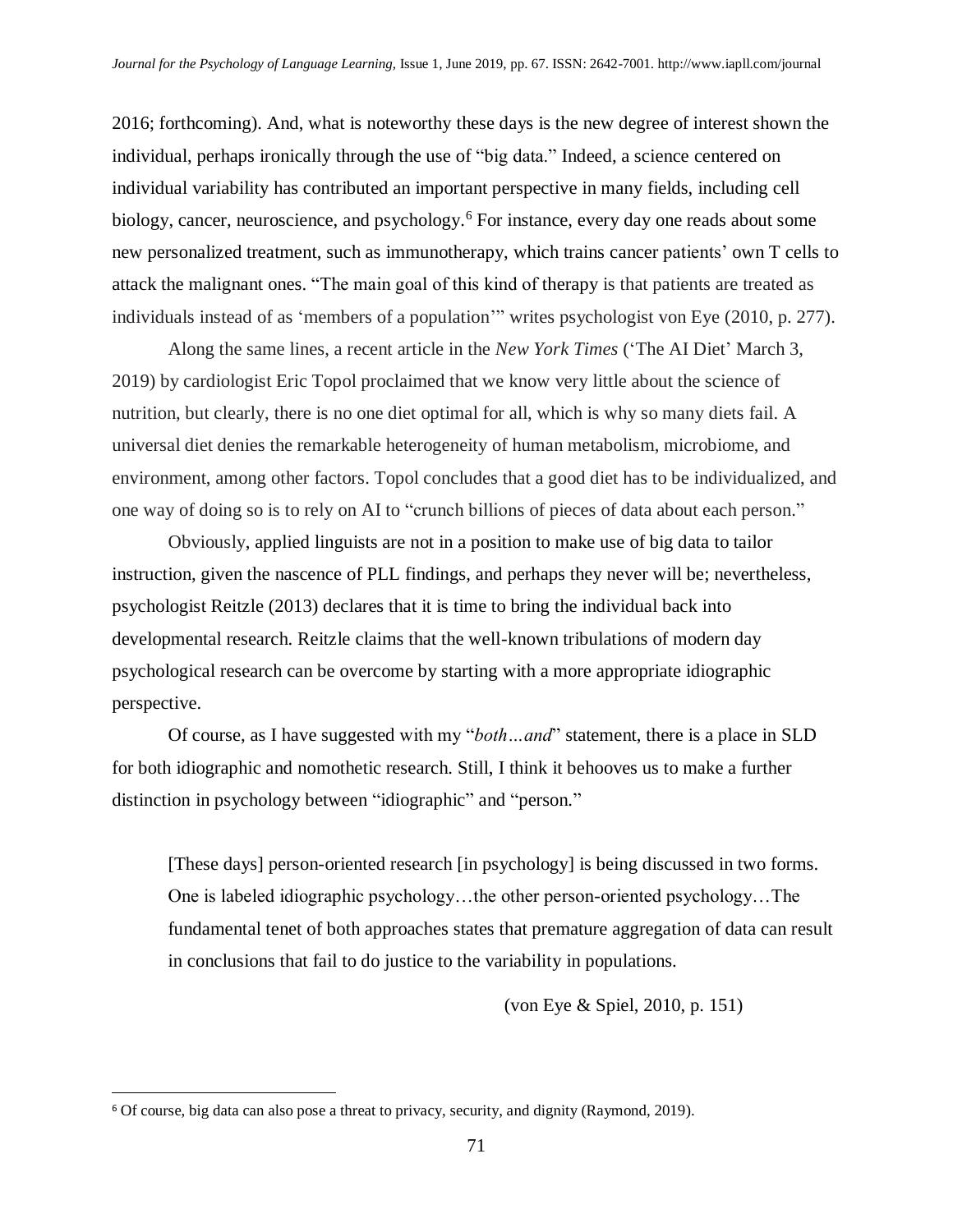Importantly, "…the person-oriented approach views the person as a holistic unit rather than a sum of his or her characteristics, and thus, it provides an alternative or complementary approach to the more traditional, variable-oriented approaches…" (Knisely & Drauker, 2016, p. 508).

In SLD, this approach has been represented by Ushioda's (2009) call for a move towards a person-in-context, relational view of motivation, which understands "motivation as emergent from relations between real persons" (2009, p. 215) and her (2016) call for viewing motivation through a "small lens." What Ushioda (2009, p. 220) makes clear is the need "to focus on real persons, rather than on learners as theoretical abstractions; a focus on the agency of the individual person as a thinking, feeling human being, with an identity, a personality, a unique history and background, a person with goals, motives and intentions..." Most recently, such sentiments have been expressed by MacIntyre, Gregersen, and Mercer (2019, p. 262): "Languages are both taught and learned by people—human beings with hopes and fears, strengths and limitations, goals and frustrations."

If this is the goal, and I think it should be, then it seems to me that (at least some) researchers should make the whole person the focus of their studies (see Mercer, 2011). One word of caution is in order, though, and that is for researchers to avoid the temptation to look across studies of 'whole people' in order to identify common patterns. While the impulse to do just this is natural enough, Haggis (2008) warns against such a practice. She observes that in the search for common patterns, we tend to make the differences among people invisible. Another serious concern is the decontextualizing both in space and time that results from the search for cross-person themes. Haggis also reminds us that if one adopts a CDST perspective, one needs to keep in mind emergence—the notion that,

every dynamic system is unique, in that even similar types of system will have emerged out of slightly different combinations of original interactions; will have 'initial conditions' that consisted of *specific* combinations of the many different interactions which were theoretically possible at that time and in that place; and will have specific *histories* which involve further particular interactions with particular combinations of factors. (Haggis, 2008, p. 8)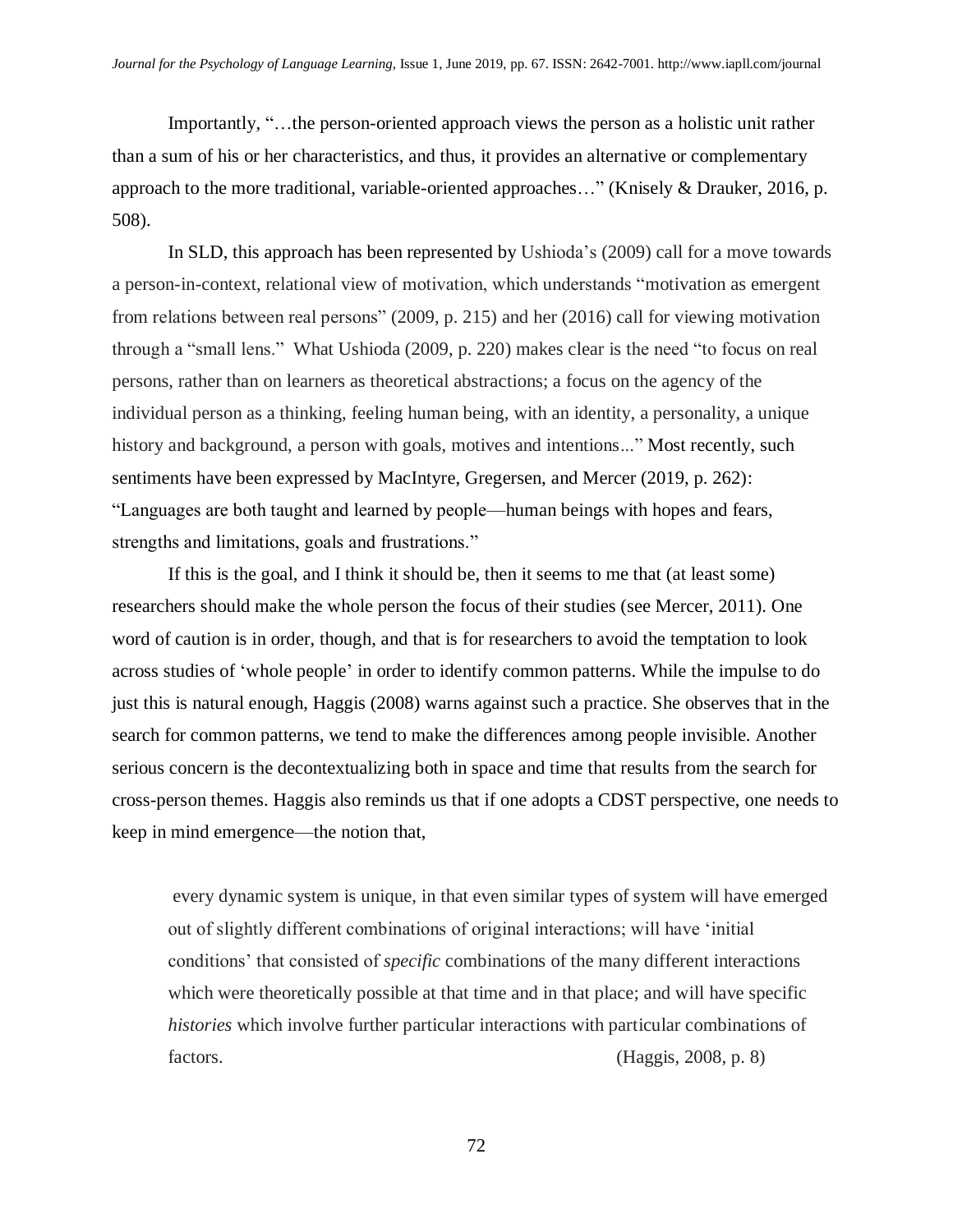"In one word, person-oriented research does not proceed from the assumption that the validity of concepts and variables is universal. Person-oriented research is open to the assumption that particular concepts exist in or apply to particular populations or even individuals only." (von Eye & Spiel, 2010, p. 153)

I am frankly uncertain at this point concerning whether or not one can find categories or profiles of homogeneous subgroups of learners with regards to IDs (see, for example, Papi & Teimouri, 2014), but I agree with Steinberg (2015) when he notes that researchers still have the responsibility for going beyond the particular instances of their research, and I am currently working on and thinking about this tension between uniqueness and generalizability (Larsen-Freeman, forthcoming). One well-known position on this issue can already be found in van Geert (2011, p. 276) when he explains that a single case study can be generalizable, depending on how it links to a particular theory. "For students of language development, single case studies have a direct bearing on the underlying theory, and only an indirect one on the population of language learners."

In commenting on CDST, Ortega and Han (2017, p. 3) put it this way: "Empirical observations must be generalizable to ideas and principles, but always by staying grounded in the particularities of individual systems as they interact and self-adapt with one another and with context in reciprocal, not fully predictable ways."

In studying the unique 'particularities' of individuals and even persons, a further step can be taken: bringing a phenomenological perspective to bear (e.g., Ros i Solé, 2016). Because consciousness and intentionality can only be experienced from a first-person point of view, such a view should inform the interpretation of our research findings, I believe. It seems to me that in order to understand language learners as persons, we must think in terms of what I have called "second order affordances," (Larsen-Freeman, 2016), not what learning opportunities are available, i.e., first order affordances, but which opportunities learners perceive and act on. As Mercer (2012, p. 43) states, "The learner makes personal sense out of what they encounter and uses affordances in ways that are personally meaningful and relevant."

Interviewing learners using stimulated recall is one such means that has been used effectively (e.g., Gregersen, MacIntyre, & Meza, 2014) to get at what is valid from a first-person point of view. Another approach is using the idiodynamic method (MacIntyre & Legatto, 2011).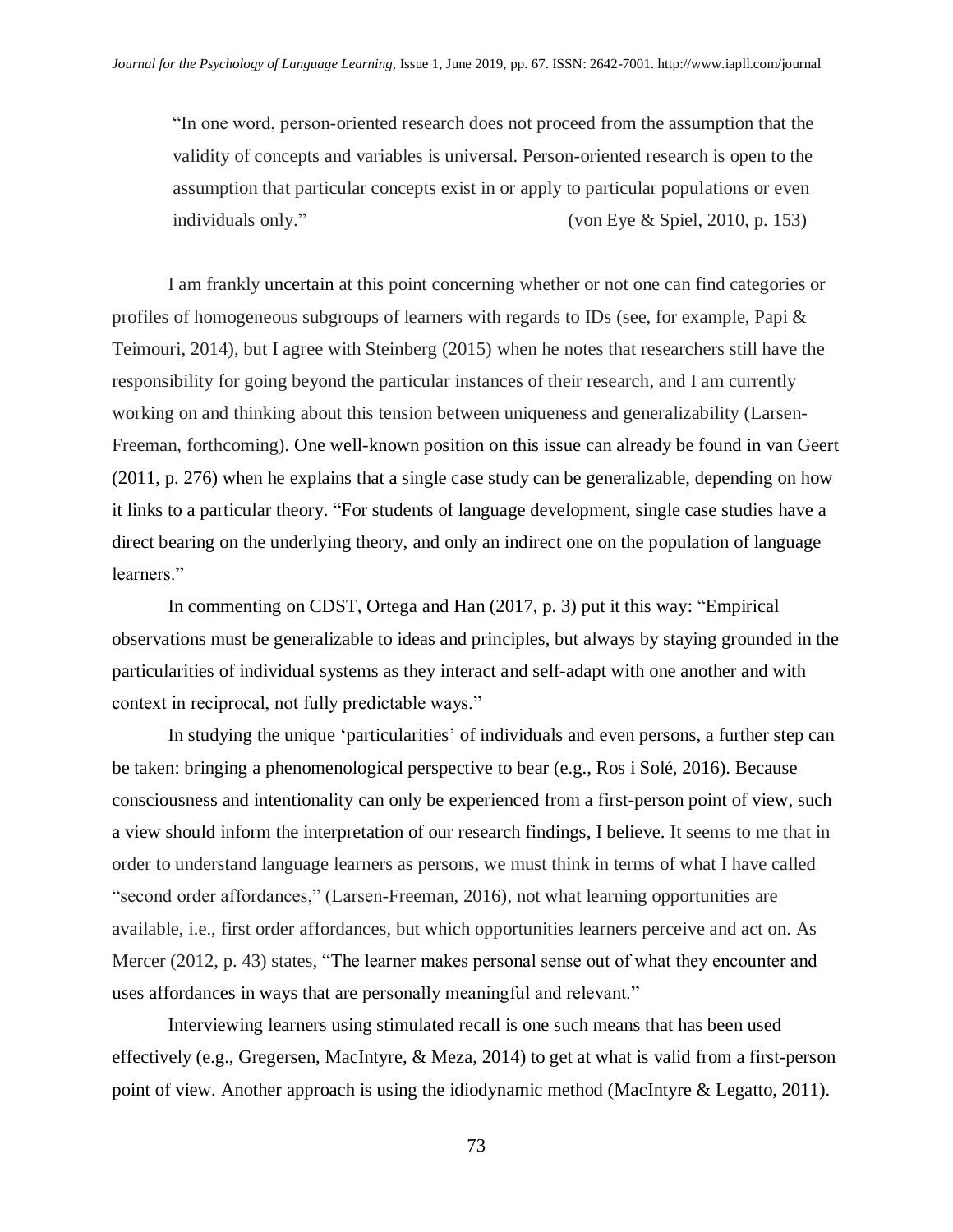A third example is a dialogic approach to a research interview (Harvey, 2015). Perhaps less wellknown than the first two, this last example involves the researcher and the researched conversing about the researcher's findings, not simply for the purposes of strengthening the validity of the researcher's data interpretations by "member checking," but because as researcher Harvey (2015, p. 24 ) opines, "I felt that if I was to genuinely see the people I am working with, and myself, as responsible, thinking agents, I had a responsibility to give them the opportunity to theorize their own experience." And, for this reason, she engages with her participants in "dynamic coconstruction" (p. 35) of a final research report.

Also related to person-centered holism as seen through the prism of phenomenology is the relational quality of complex dynamic systems.

#### **Relational**

The prevailing ethos of CDST lies in non-reductionist systems thinking, specifically recognizing the interconnectedness of the components of a system and their interface with what is external to it (Hiver & Larsen-Freeman, forthcoming). For this reason, CDST insists on studying complex systems within the temporal-spatial context they occupy where "*interrelationships* are at least as important as the components themselves" (Monat & Gannon, 2015, p. 24).

The way that the 13th century Sufi poet, Jalaluddin Rumi, put it is "You think because you understand 'one' that you must therefore understand 'two' because one and one make two. But you forget that you must also understand 'and.'" In other words, understanding a complex system requires relational thinking, more than understanding each member or component of the system atomistically.

It also requires the understanding that relationships change with time. One component of a complex system may be ascendant, while another declines. To make this more concrete, we can hypothesize that as a learner's attitude about studying another language improves, the learner may be more willing to communicate. This systems view has not gone unrecognized in PLL research. For example, De Ruiter, Elahi Shirvan, and Talehzadeh (2019) report on the dynamic relationship between students' experiences of anxiety and enjoyment during second-language learning given the dynamics of their teachers' changing emotional support.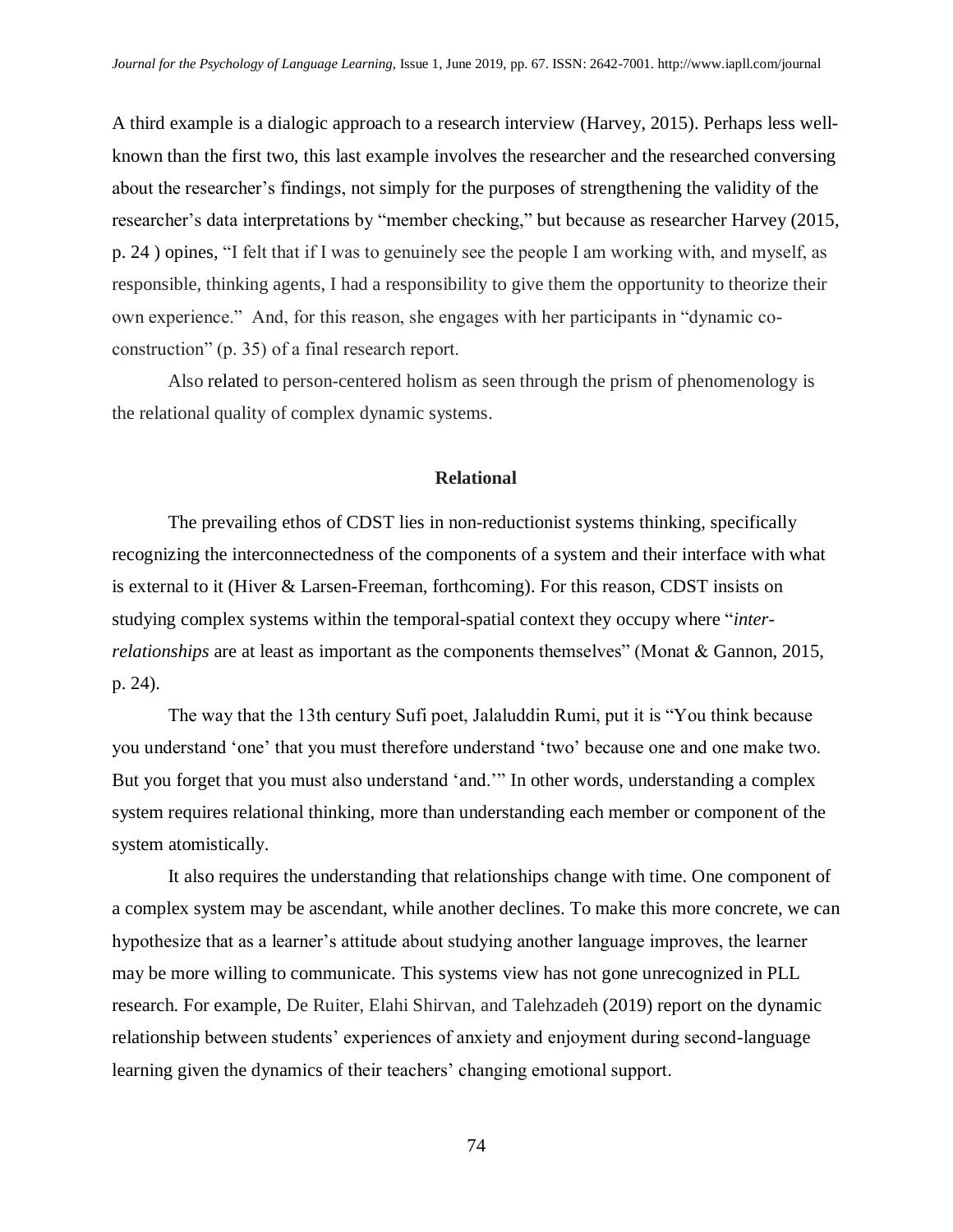The PLL community has been slower to take up another important dimension to relational thinking. As early as 2003, Dörnyei commented that motivation has had a rather marginalized existence in SLA because it has had little to say about how the psychology of motivation relates to the actual processes and intricacies of linguistic development, which was the preoccupation in SLA (see also Ushioda, 2010). Obviously, the explanandum has broadened considerably since, no longer restricted to formal linguistic development; however, I am not sure that the divide has been bridged.

It would be most welcome if the PLL field worked towards uniting the two prongs of the bifurcated agenda (learning process and individual differences) for SLA that has existed since its modern-day inception. It seems to me that this can be done with longitudinal case studies, in which both the process and individual differences are studied relationally (Hepford, 2017) and when the data collection is optimally dense (Evans, 2018) so as not to overlook any possible significant incidents (Pigott, 2019).

An additional relationship to appreciate is that between the researcher and the researched. Certainly, no one entertaining a CDST perspective could ascribe an apartness to the researcher. In an early study on the effects of Benzodiazepine on the ego permeability of language learners, Guiora, Acton, Erard, and Strickland (1980) determined that it was not the drug that influenced behavior of the participants, but rather the effect of having been tested by a particular research assistant. It was clear in their study that a participant's score was significantly influenced by the individual who did the testing and that this susceptibility to influence became more powerful as dosage increased. Clearly, more attention needs to be given to the relationship between the researcher and research participants.

#### **The Dynamics of Change**→**Processual Questions**

Of course, it has been recognized for some time that IDs are mutable over time (Dörnyei, 2009). In the move from a variable-centered investigation to a person-centered one, it would be useful to recall what is said about complex systems: They are in the process of becoming, not being. As Giordano (2017, p. 507) puts it:

A key idea embedded in the notion of the interdependent self is not only that it is relational (which it is), but that it is inherently particularistic and contextual. Even to describe the relational self as a ''self'' or as ''it'' is, to a degree, misleading. The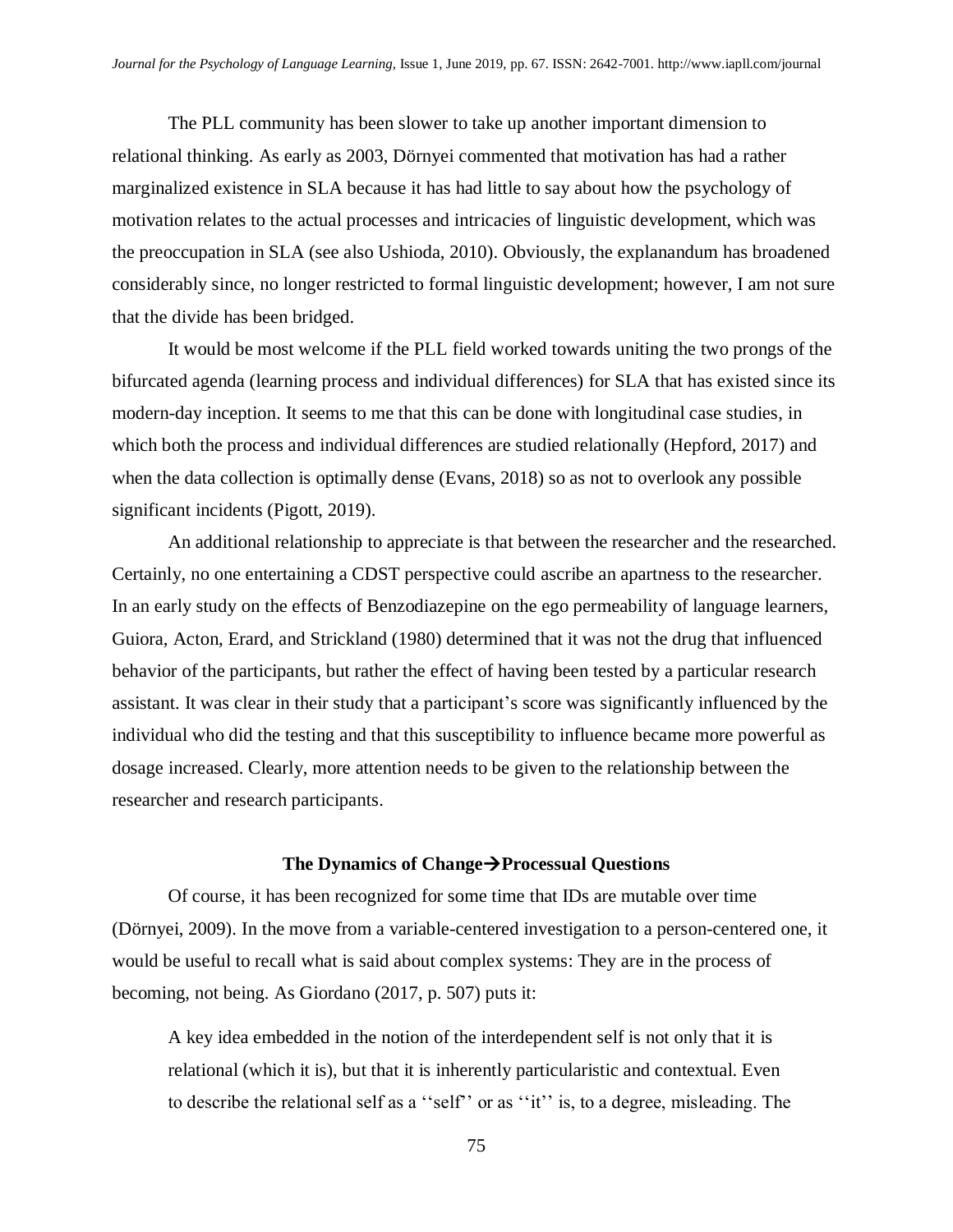label of a processual, transitory, or always-emergent "self" is more apropos, as it does a better job of expressing a Becoming ontology.

I presume that a becoming ontology underlies the thinking in Gregersen and MacIntyre's (2014) book, *Capitalizing on Language Learners' Individuality*, in which they state that "Language learning psychology is not a hard-wired state but rather is a dynamic and complex process in which psychological traits cannot (or *should* not) be permanently assigned to any learner."

MacIntyre and Gregersen (2019) provide a very useful example for clarifying the contrast between static IDs measured at one time and a CDST one; they suggest a rephrasing of a research question as follows: Whereas a traditional research question might be 'Does language anxiety correlate with course grades?', rephrased from a CDST perspective, it would be 'What happens as anxiety rises during a test?' I think such processual questions should be encouraged in PLL research.

#### **Psychology**→**Multidisciplinary**→**Transdisciplinary**

Earlier, I expressed my concern that the PLL researchers not isolate themselves from other academics as I have observed researchers in other areas of applied linguistics do. Indeed, it seems to me that the wider field has become increasingly fractionated, ironically so in this time of increased connectivity.

One way to keep work on the psychology of the language learner being relational (and thus not "tribal") is to engage in multidisciplinary research. To be clear, I am not asking anyone to change their primary identity, as a psychologist, an educator, a teacher educator, etc., but rather to enjoin their unique perspective with that of others to forge multidisciplinary teams. Duff (2019) offers another example from medicine. For instance, when treating a patient with cancer, teams with different specializations are convened:

general practitioners, surgeons, pathologists, medical and radiation oncologists, hematologists, geneticists, genomic researchers, physical therapists, nutritionists, social workers, counselors, etc.—offer analytical, diagnostic, and therapeutic perspectives on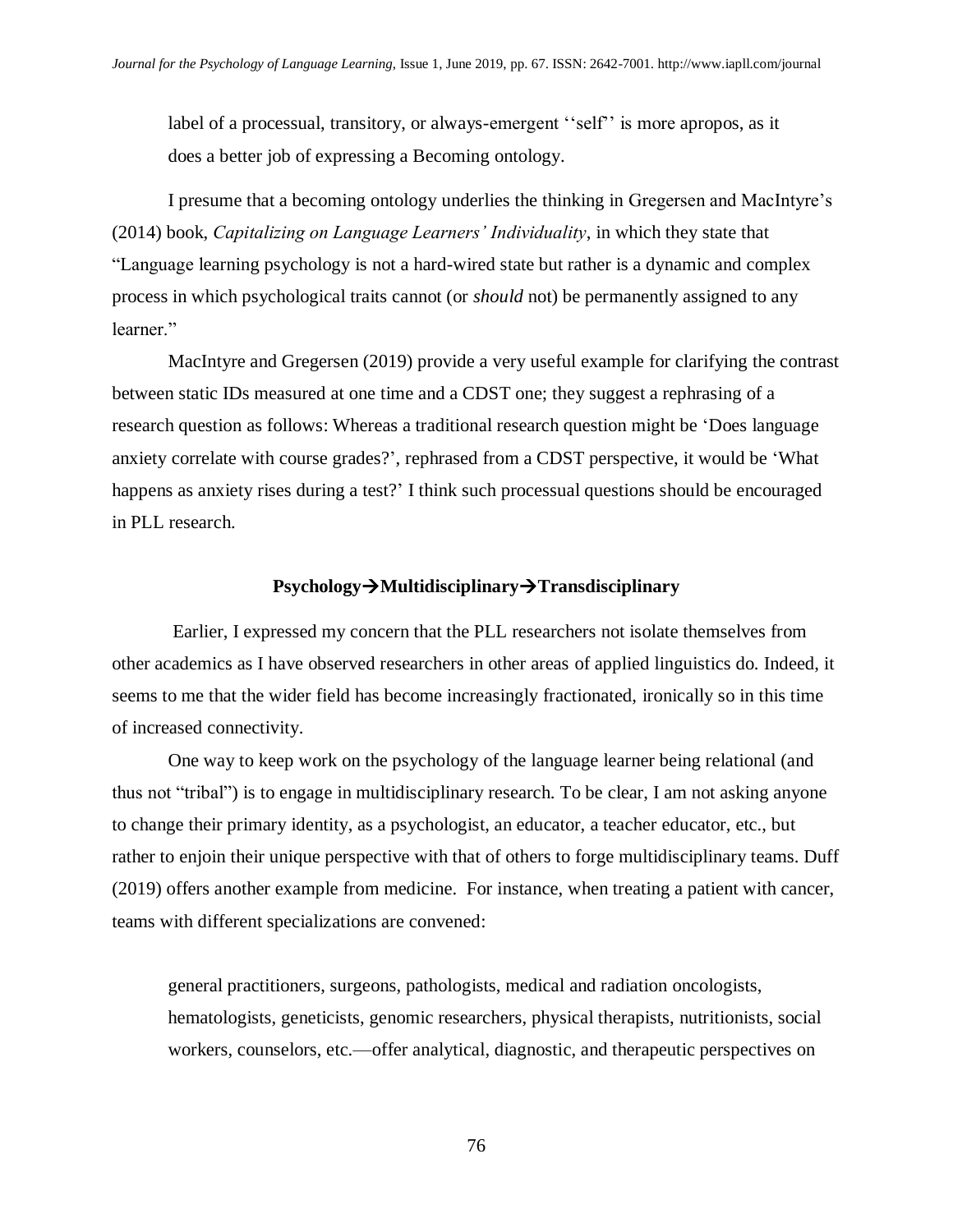the patient's case, but without necessarily having deep, current expertise in each other's areas of specialization (which are constantly evolving, as are their own).

#### (Duff, 2019, pp. 28–29)

In a recent lecture, Cori Bargmann (2019) laid out what she imagined the future of neuroscience to be: It must be open and collaborative for problems that are too difficult for one researcher or for one group of researchers to investigate on their own. Closer to home, Toth (2019) convened a *Language Learning* Roundtable at the American Association for Applied Linguistics conference in which multiple theoretical perspectives were brought to bear on L2 classroom data from a third-year L2 Spanish class. Each presenter chose to analyze a different facet of the data, but collectively a much richer picture emerged.

Even more, in this era where the structure and categories of disciplinary knowledge themselves are in play (Larsen-Freeman & Freeman, 2008), it seems that the field of SLD is moving beyond multidisciplinary to transdisciplinary (Douglas Fir Group, 2016), one in which what disciplines have to contribute is respected and distinct, but where the disciplines are "in dialogue with one another in order to address real-world issues" (Douglas Fir Group, 2016, p. 20). The additional benefit of transdisciplinarity is the thematic innovation that they stimulate (Larsen-Freeman, 2012). One of these innovations is Complexity Theory (Halliday & Burns, 2006).

Again, congratulations are on order to the PLL community, and I wish it well as it breaks new ground in helping us to better understand the psychology of language learning. I also hope that the way of thinking that a CDST perspective engenders makes available a common discourse, not so as to lead to a homogeneity of thought, but rather so that multidisciplinary and transdisciplinary collaboration is facilitated.

#### **Notes on the Contributor**

Diane Larsen-Freeman is a Professor Emerita of Education and of Linguistics at the University of Michigan and a Research Scientist Emerita and former Director of its English Language Institute. She is also a Professor Emerita at the Graduate SIT Institute, Brattleboro, Vermont, and currently, she is a Visiting Senior Fellow at the University of Pennsylvania.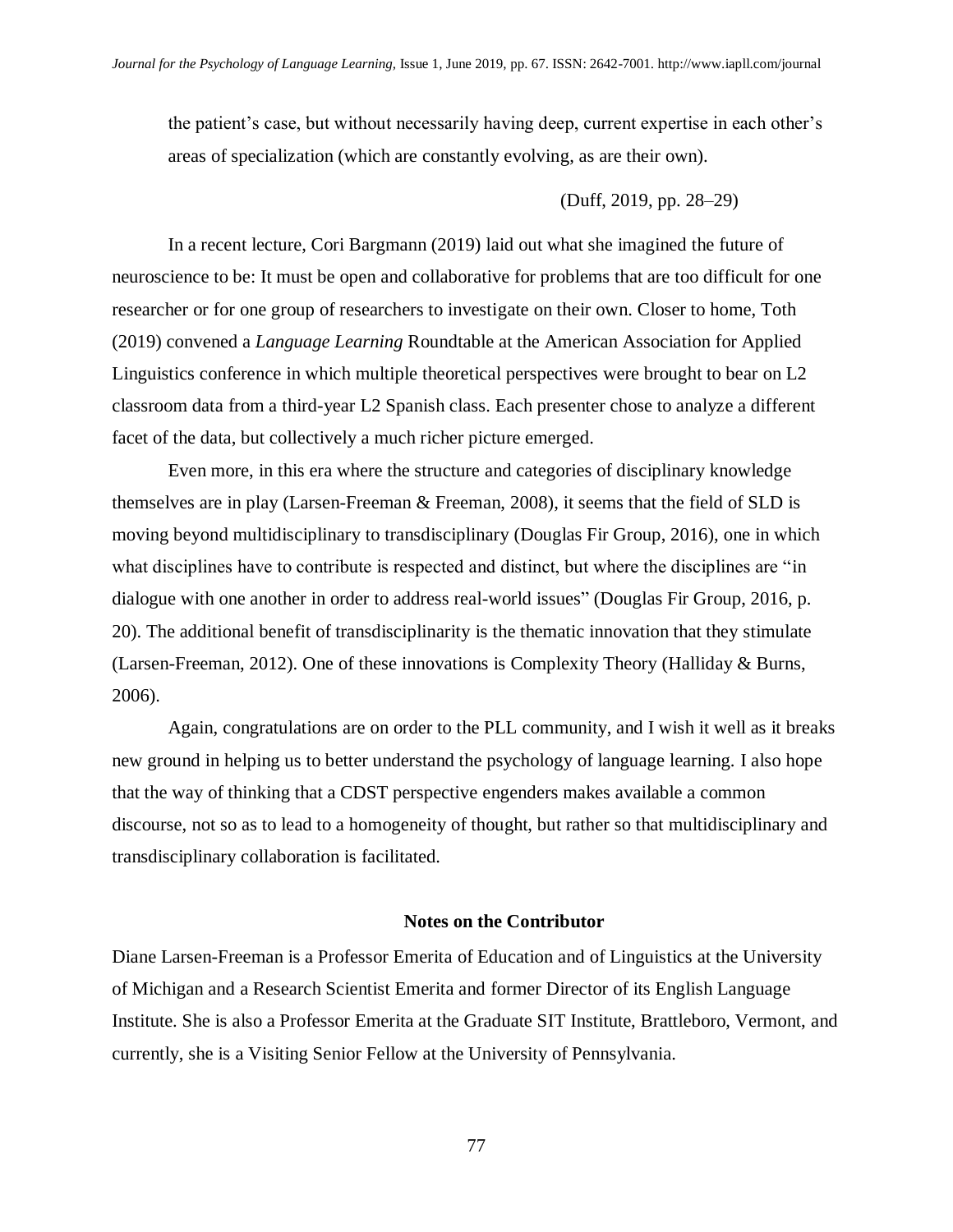#### **References**

- Bargmann, C. (2019). Organizing behavior across timescales. The 21<sup>st</sup> Pinkel endowed lecture, University of Pennsylvania, April 19, 2019.
- Benson, P. (2014). Narrative inquiry in applied linguistics research. Annual Review of Applied Linguistics, 34, 154–170. doi:10.1017/s0267190514000099
- Castro, E. (2019). Motivational dynamics in language advising sessions: A case study. Studies in *Self-Access Learning Journal, 10*(1), 5–20. Retrieved from https://sisaljournal.org/archives/mar19/castro/
- Choi, J. (2017). Creating a multivocal self: Autoethnography as method. New York, NY: Routledge.
- de Bot, K., Lowie, W., & Verspoor, M. (2007). A dynamic systems theory approach to second language acquisition. *Bilingualism: Language and Cognition,10*(1), 7–21. doi:10.1017/s1366728906002732
- Deleuze, G. (1994). *Difference & repetition*. New York, NY: Columbia University Press.
- De Ruiter, N. M. P., Elahi Shirvan, M., & Talebzadeh, N. (2019). Emotional processes of foreign-language learning situated in real time teacher support. *Ecological Psychology, 31*(2), 127–145. doi:10.1080/10407413.2018.1554368
- Dörnyei, Z. (2003). Attitudes, orientations and motivations in language learning: Advances in theory, research and applications. In Z. Dörnyei (Ed.), *Attitudes, orientations, and motivation in language learning* (pp. 3–32). Oxford, UK: Blackwell.
- Dörnyei, Z. (2009). Individual differences: Interplay of learner characteristics and learning environment. In N. C. Ellis & D. Larsen-Freeman (Eds.), *Language as a complex adaptive system* (pp. 237–255). Oxford, UK: Wiley Blackwell.
- Dörnyei, Z., MacIntyre, P., & Henry, A. (Eds). (2015). Motivational dynamics in language learning. Bristol, UK: Multilingual Matters.
- Douglas Fir Group. (2016). A transdisciplinary framework for SLA in a multilingual world. *The Modern Language Journal, 100*(S1), 19–47. doi:10.1111/modl.12301
- Duff, P. (2019). Social dimensions and processes in second language acquisition: Multilingual socialization in transnational contexts. *The Modern Language Journal, 103*, 6–22. doi:10.1111/modl.12534
- Duff, P., & Doherty, L. (2015). Examining agency in (second) language socialization research. In P. Deters, X. Gao, E. Miller, & G. Vitanova (Eds.), *Interdisciplinary approaches to theorizing and analyzing agency and second language learning* (pp. 54–72). Bristol, UK: Multilingual Matters.
- Evans, R. (2018). Bifurcations, fractals, and non-linearity in second language development: A complex dynamic systems perspective. Unpublished Ph.D. dissertation, University of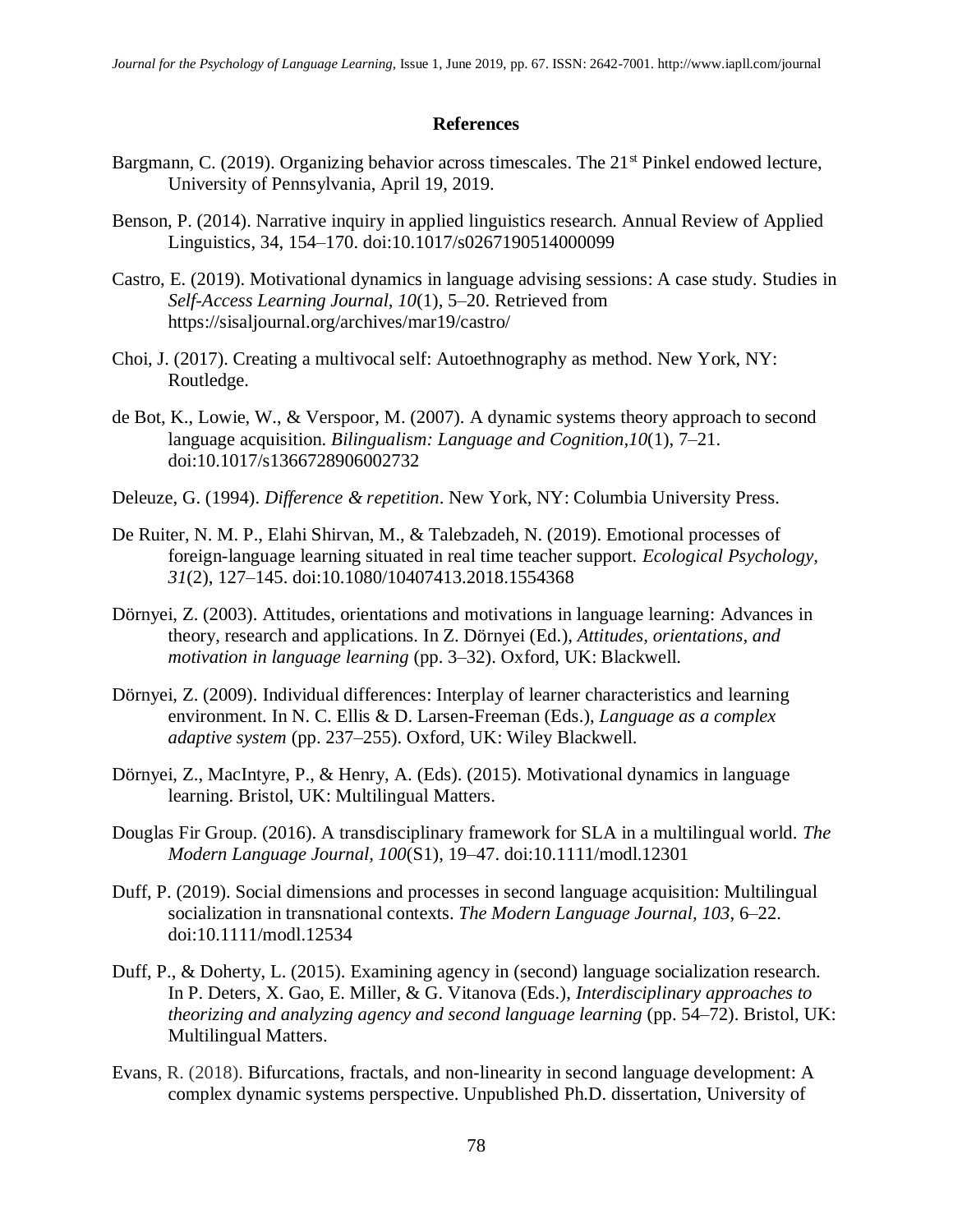Buffalo.

- Firth, A., & Wagner, J. (1997). On discourse, communication, and (some) fundamental concepts in SLA research. *The Modern Language Journal, 81*(3), 285–300. doi:10.1111/j.1540- 4781.1997.tb05480.x
- Giordano, P. (2017). Individual personality is best understood as process, not structure. *Culture & Psychology, 23*(4), 502–518. doi:10.1177/1354067x17692118
- Gregersen, T., & MacIntyre, P. D. (2014). *Capitalizing on language learner individuality*. Bristol, UK: Multilingual Matters.
- Gregersen, T., MacIntyre, P. D., & Meza, M. D. (2014). The motion of emotion: Idiodynamic case studies of learners' foreign language anxiety. *The Modern Language Journal, 98*(2), 574–588. doi:10.1111/modl.12084
- Guiora, A. Z., Acton, W. R., Erard, R., & Strickland, Jr., F. W. (1980). The effects of Benzodiazepine (Valium) on permeability of language ego boundaries. *Language Learning, 30*(2), 351–363. doi:10.1111/j.1467-1770.1980.tb00323.x
- Haggis, T. (2008) 'Knowledge must be contextual': Exploring some possible implications of complexity and dynamic systems theories for educational research. *Educational Philosophy and Theory, 40*(1), 158-176. doi:10.1111/j.1469-5812.2007.00403.x
- Halliday, M., & Burns, A. (2006). Applied linguistics: Thematic pursuits or disciplinary moorings? *Journal of Applied Linguistics, 3*(1), 113-128. doi:10.1558/japl.v3i1.113
- Harvey, L. (2015). Beyond member-checking: a dialogic approach to the research interview. *International Journal of Research and Method in Education*, 38(1), 23–38. doi:10.1080/1743727x.2014.914487
- Hatch, E. (1974). Second language learning—universals? *Working Papers on Bilingualism*, *3*, 1−17.
- Hatch, E. M. (1978). *Second language acquisition: A book of readings* (pp. 401–35). Rowley, MA: Newbury House.
- Hepford, E. (2017). Dynamic second language development: The interaction of complexity, accuracy, and fluency in a naturalistic learning context. Unpublished Ph.D. dissertation, Temple University.
- Hiver, P., & Al-Hoorie, A. H. (2016). A dynamic ensemble for second language research: Putting complexity theory into practice. *The Modern Language Journal, 100*(4), 741– 756. doi:10.1111/modl.12347
- Hiver, P., & Al-Hoorie, A. H. (forthcoming). *Research methods for complexity theory in applied linguistics*. Bristol, U.K.: Multilingual Matters.
- Hiver, P., & Larsen-Freeman, D. (forthcoming). Motivation: It *is* a relational system. In A. H.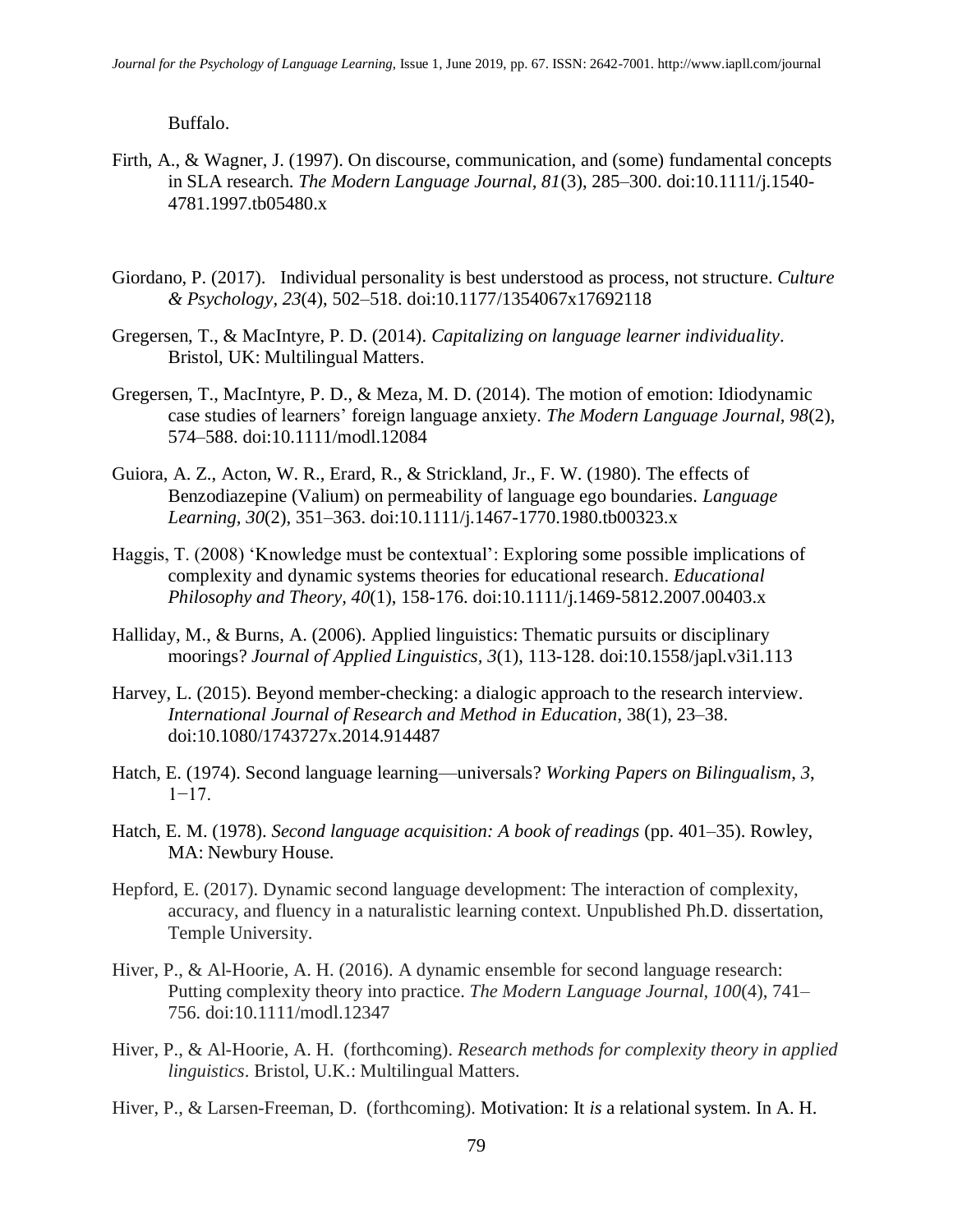Al-Hoorie & P. D. MacIntyre (Eds.), *Contemporary language motivation theory: 60 years since Gardner and Lambert (1959)*. Bristol, UK: Multilingual Matters.

- Ioup, G., Boustagui, E., el Tigi, M., & Moselle, M. (1994). Reexamining the critical period hypothesis. A case study of successful SLA in a naturalistic environment. *Studies in Second Language Acquisition, 16*(1), 73–98. doi:10.1017/s0272263100012596
- Knisely, M. R., Draucker, C. B. (2016). Using a person-oriented approach in nursing research. *Western Journal of Nursing Research, 38*(4), 508–520. doi:10.1177/0193945915602856
- Larsen-Freeman, D. (2007). The cognitive-social debate in second language acquisition. *The Modern Language Journal, 94*, 773–787. doi:10.1111/j.1540-4781.2007.00668.x
- Larsen–Freeman, D. (2012). Complex, dynamic systems: A new transdisciplinary theme for applied linguistics? *Language Teaching, 45*(2), 202–214. doi:10.1017/s0261444811000061
- Larsen-Freeman, D. (2015). Ten lessons from CDST: What is on offer. In Z. Dörnyei, P. D. MacIntyre, & A. Henry (Eds.), *Motivational dynamics in language learning* (pp. 11−19). Bristol, U.K.: Multilingual Matters.
- Larsen-Freeman, D. (2016). Shifting metaphors: From computer input to ecological affordances to adaptation. In *Proceedings from the IATEFL 50th Anniversary Conference, Birmingham* (pp. 10-19). Kent: IATEFL.
- Larsen-Freeman, D. (2017). Complexity theory: The lessons continue. In L. Ortega & Z-H. Han (Eds.), *Complexity theory and language development: In celebration of Diane Larsen– Freeman* (pp. 11–50). Amsterdam, The Netherlands: John Benjamins.
- Larsen–Freeman, D. (2019). On language learner agency: A complex dynamic systems theory perspective. *The Modern Language Journal, 103*(SI), 61–79. doi:10.1111/modl.12536
- Larsen-Freeman, D. (forthcoming). Look to the tides—On predictability and idiosyncrasy in second language learning. A Presentation at The fourth international Psychology of Language Learning conference (PLL4), Cape Breton University, Sydney, Nova Scotia Canada, June 24-28, 2020.
- Larsen-Freeman, D., & Freeman, D. (2008). Language moves: The place of "foreign" languagein classroom teaching and learning. *Review of Research in Education, 32*(1), 147−186. American Educational Research Association. doi:10.3102/0091732x07309426
- Larsen-Freeman, D., & Cameron, L. (2008). *Complex systems in applied linguistics.* Oxford, UK: Oxford University Press.
- Leopold, W. (1949). *Speech development of a bilingual child (Volume 4)*. Evanston, IL: Northwestern University Press.
- Li, C., Dewaele, J.-M., & Jiang, G. (2019). The complex relationship between classroom emotions and EFL achievement in China. *Applied Linguistics Review 2019*. doi:10.1515/applirev-2018-0043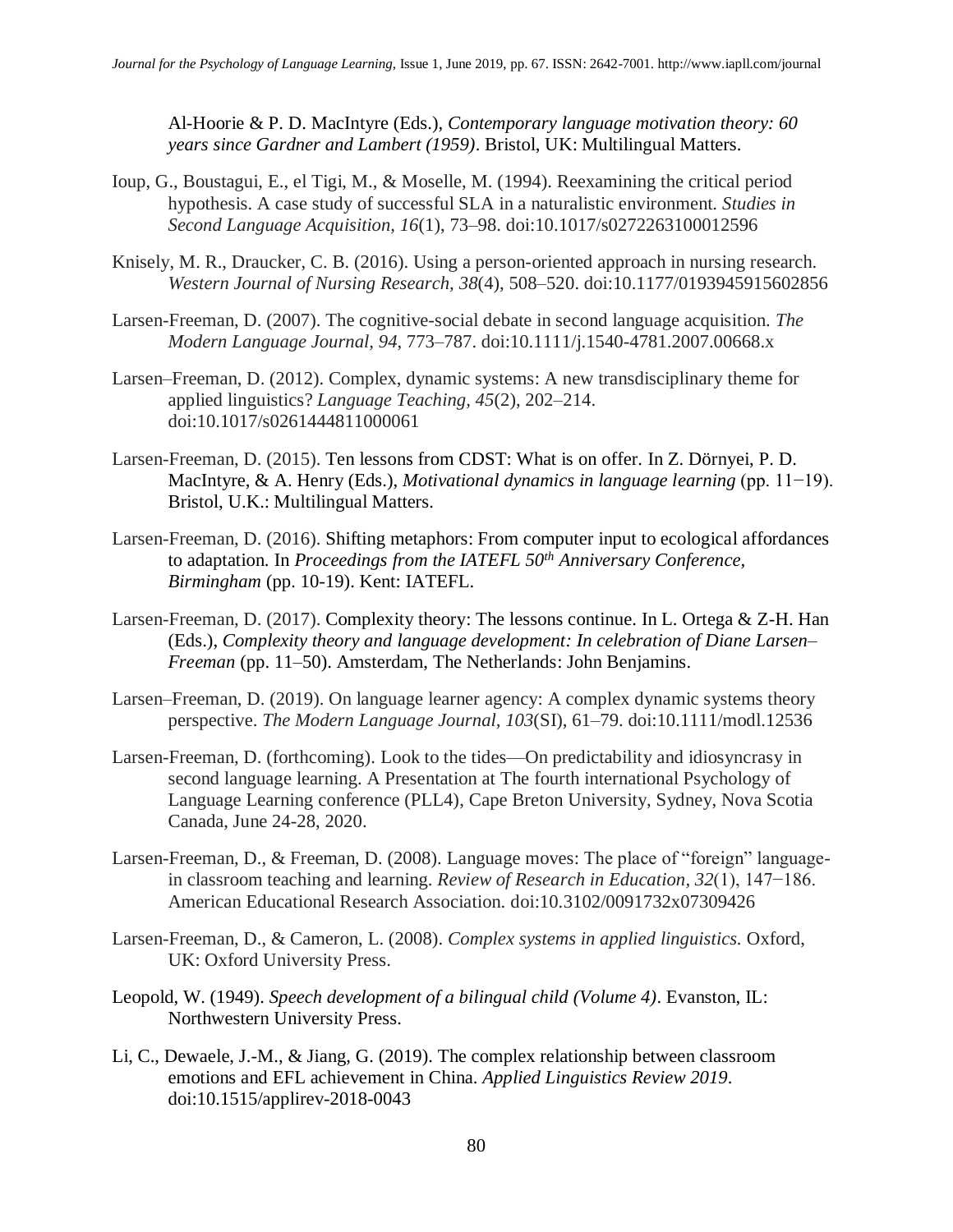- MacIntyre, P. D., & Legatto, J. J. (2011). A dynamic system approach to willingness to communicate: Developing an idiodynamic method to capture rapidly changing affect. *Applied Linguistics*, *32*(2), 149–171. doi:10.1093/applin/amq037
- MacIntyre, P. D., & Gregersen, T. (2019). Applications of two methods for studying language's dynamic systems: Idiodynamics and Experience Sampling*.* Paper presented at the American Association for Applied Linguistics, Atlanta, March 11.
- MacIntyre, P. D., Gregersen, T., & Mercer, S. (2019). Setting an agenda for positive psychology in SLA: Theory, practice, and research. *The Modern Language Journal, 103*(1), 262– 274. doi:10.1111/modl.12544
- Mercer, S. (2011). The self as a complex dynamic system. *Studies in Second Language Learning and Teaching, 1*(1), 57–82. doi:10.14746/ssllt.2011.1.1.4
- Mercer, S. (2012). The complexity of learner agency. *Apples – Journal of Applied Language Studies, 6*(2), 41–59. Retrieved from http://apples.jyu.fi/article\_files/Final\_Mercer.pdf
- Molenaar, P., & Campbell, C. G. (2009). The new person-specific paradigm in psychology. *Current Directions in Psychological Science, 18*(2), 112–117. doi:10.1111/j.1467- 8721.2009.01619.x
- Monat, J. P., & Gannon, T. F. (2015). What is systems thinking? A review of selected literature plus recommendations. *American Journal of Systems Science, 4*(1), 11–26. doi:10.5923/j.ajss.20150401.02
- Mynard, J., & Brady, I. K. (Eds.) (2019). *Stretching boundaries*. *Papers from the third International Psychology of Language Learning Conference*, Tokyo, Japan. 7-10 June, 2018. Tokyo, Japan: IAPLL.
- Nesselroade, J. R., & Ram, N. (2004). Studying intraindividual variability: What we have learned that will help us understand lives in context. *Research in Human Development, 1*(1-2), 9–29. doi:10.1080/15427609.2004.9683328
- Ortega, L., & Han, Z. (Eds.) (2017). Complexity theory and language development: In celebration of Diane Larsen–Freeman. Amsterdam, The Netherlands: John Benjamins.
- Pigott, J. (2019). Anagnorisis and narrative incorporation: How significant incidents affect language-learning behavior. *Studies in Second Language Learning and Teaching, 9*(1), 177–198. doi:10.14746/ssllt.2019.9.1.8
- Papi, M., & Teimouri, Y. (2014). Language learner motivational types: A cluster analysis study. *Language Learning, 64*(3), 493–525. doi:10.1111/lang.12065
- Pfenninger, S., & Singleton, D. (2016). Affect trumps age: A person-in-context relational view of age and motivation in SLA. *Second Language Research, 32*(3), 311–345. doi:10.1177/0267658315624476
- Raymond, N. (2019). Reboot ethical review for the age of big data. *Nature, 568* (18 April 2019), 277. Retrieved from https://www.nature.com/magazine-assets/d41586-019-01164-